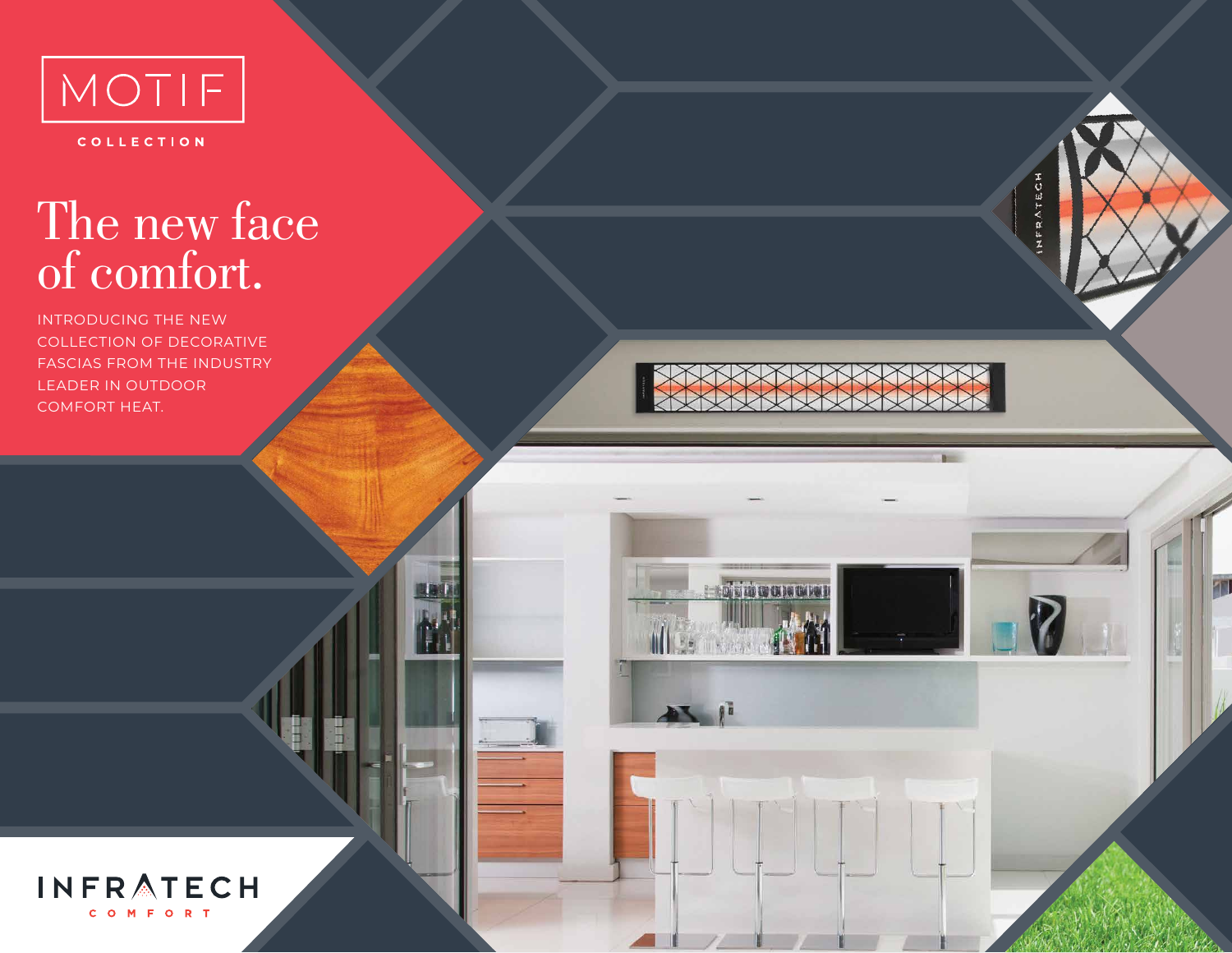

# expanding the possibilities of outdoor design versatility.

Infratech has long been recognized by leading architects, designers and builders for providing the widest range of aesthetic choices in the industry — from heater profiles to mounting and color options. Now we are excited to announce the launch of our most designer-friendly offering yet: the Motif collection of stylish, laser-cut decorative fascias that can be added to our C-Series and CD-Series heaters.









#### CONTEMPORARY

Infratech's Contemporary fascia has been designed to add visual interest to the modern home. It is inspired by the clean lines and iconic forms of the Minimalist, Modern and Mid-Century aesthetic traditions.

#### CRAFTSMAN

Arts and Crafts and Deco elements combine in our Craftsman-inspired decorative fascia. This design incorporates geometric forms inspired by Frank Lloyd Wright and Greene and Greene, to complement everything from stately homes to cozy bungalows.

#### MEDITERRANEAN

Moorish circular flourishes characterize our Mediterranean-inspired decorative fascia. This design offers an appealing visual accent for Spanish-style, Tuscan, French Country or Southwestern properties.

#### TRADITIONAL

America's design heritage is reflected in our Traditional decorative fascia. This design is inspired by Colonial, Victorian, Farmhouse and Transitional architecture, and complements properties with traditional shapes and forms.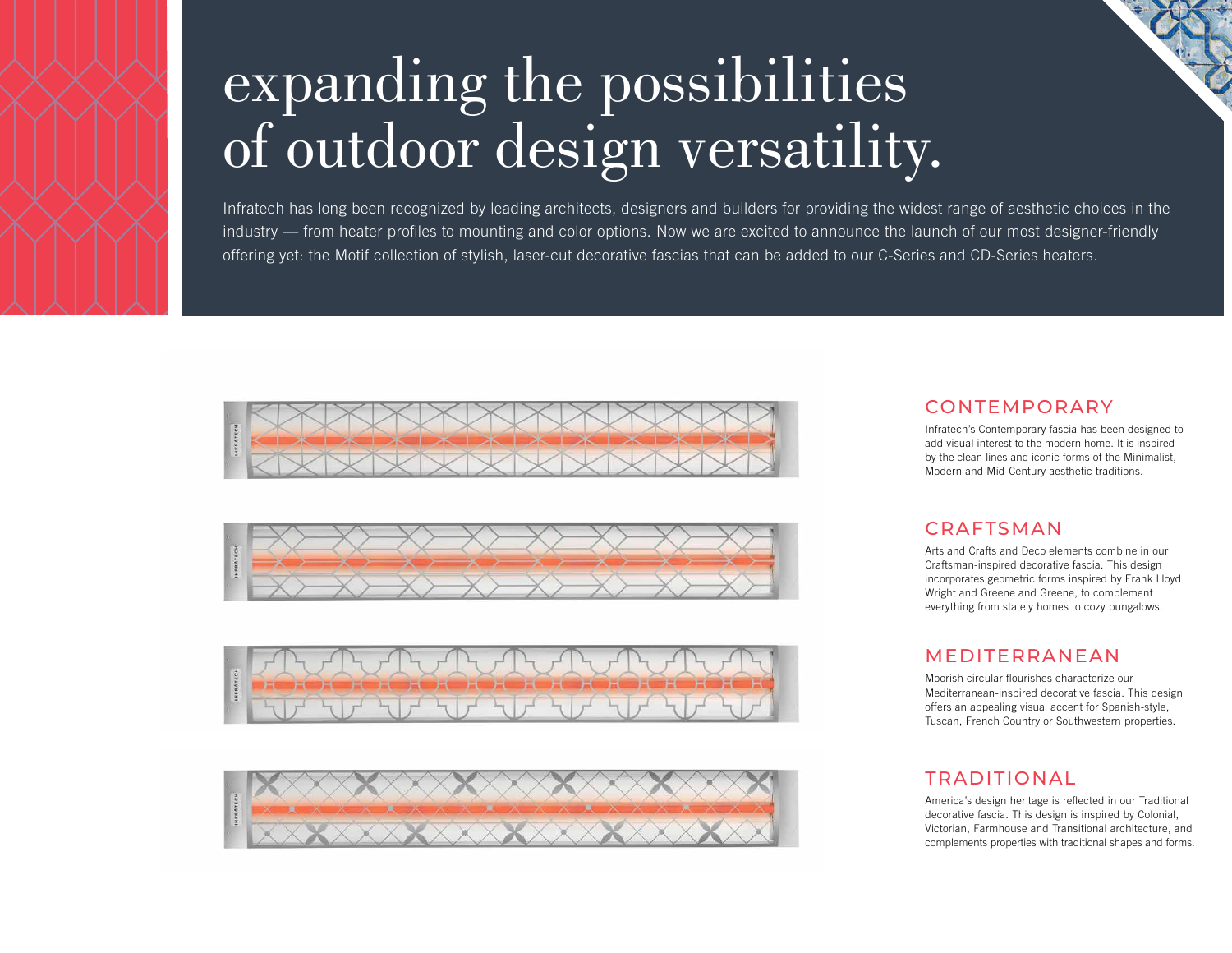











Infratech's fascias are designed to snap seamlessly onto the heater body, providing an easy upgrade for any new or previously installed C-Series or CD-Series heater.